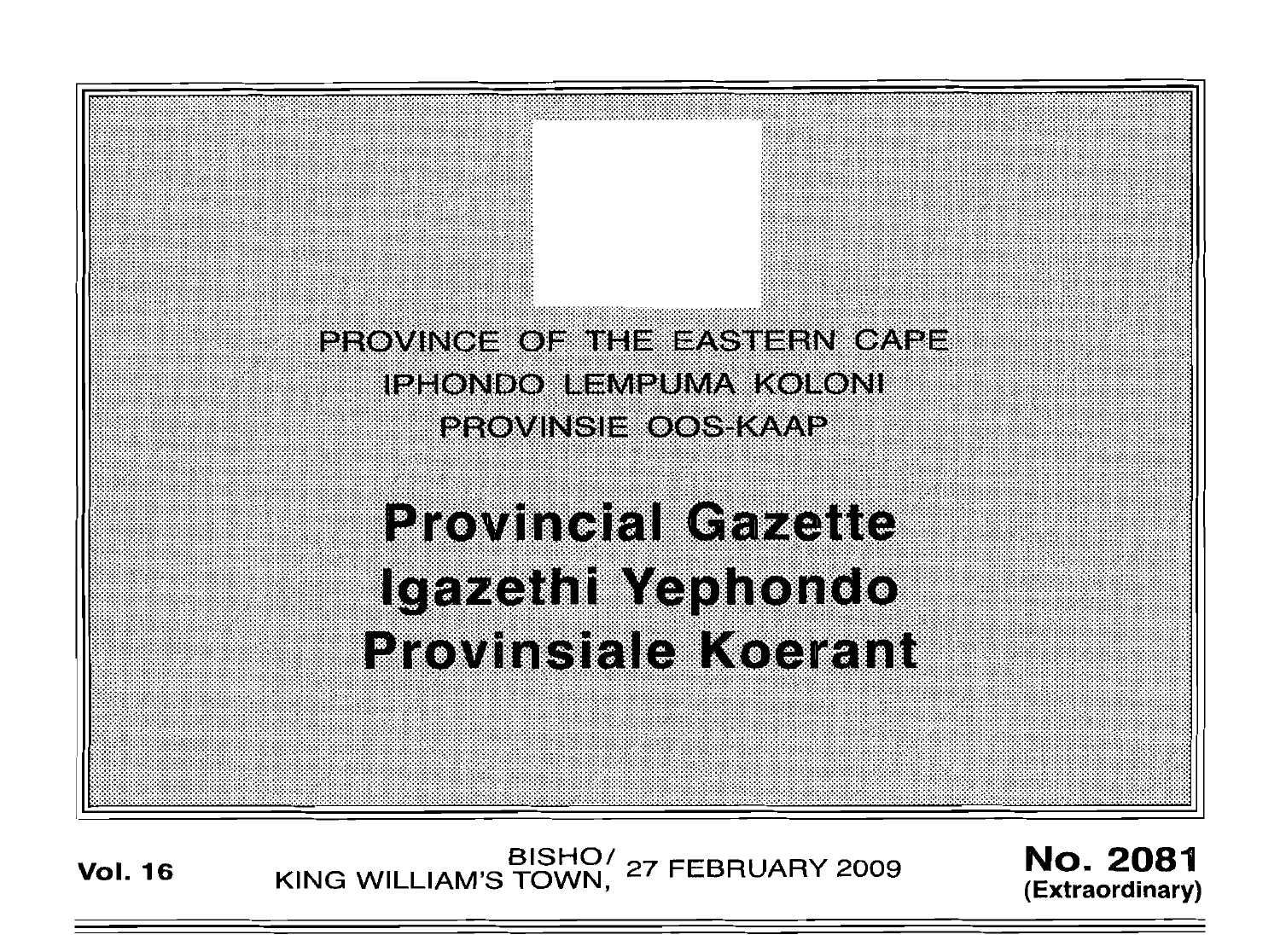No.

#### **CONTENTS ·INHOUD**

Page Gazette<br>No. No. No. No.

#### **PROVINCIAL NOTICE**

14 National Land Transport Transition Act (22/2000): Determination of areas where light delivery vehicles may be used for public transport services . 3 2081

 $\ddot{\phantom{a}}$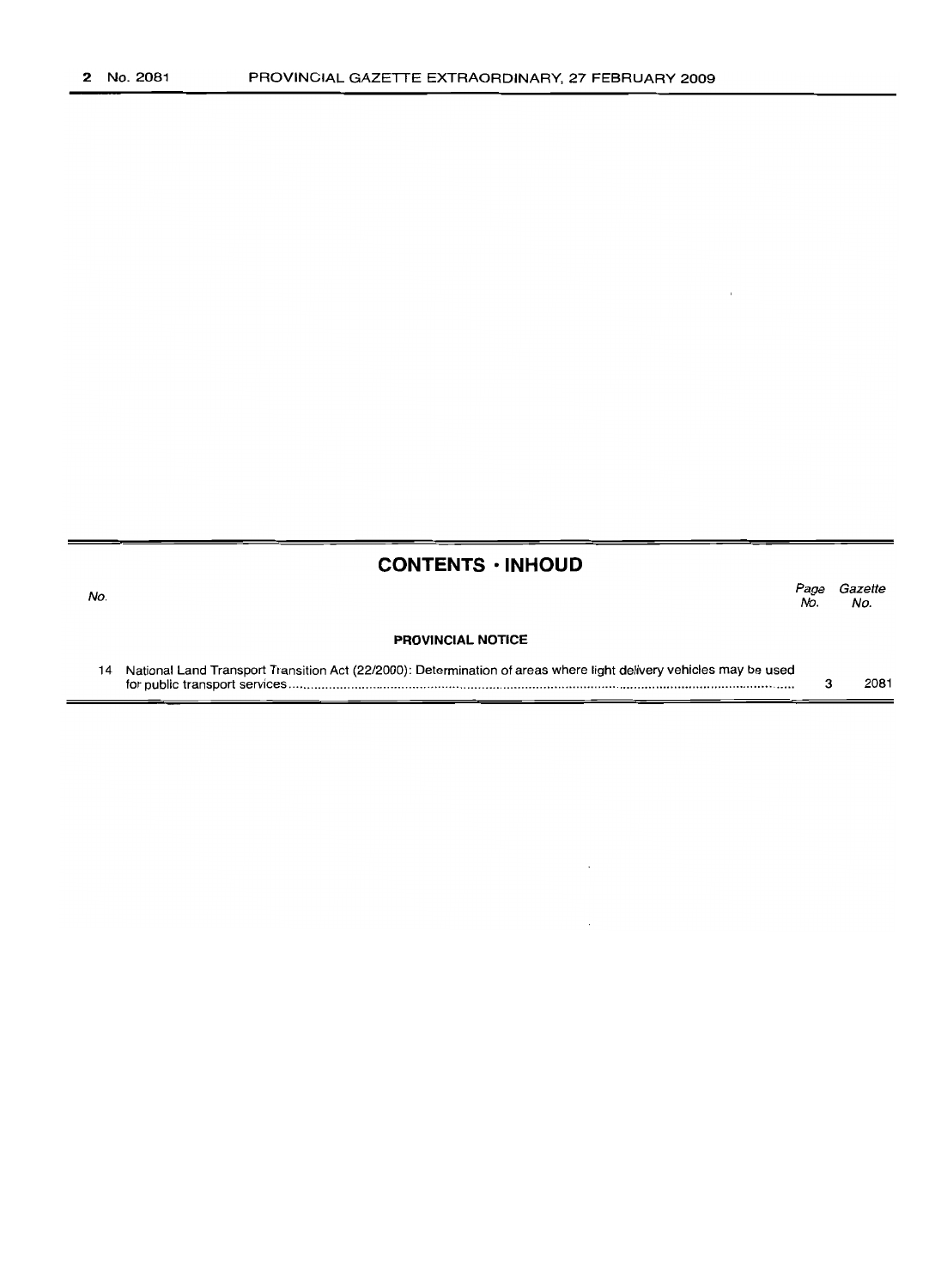### PROVINCIAL NOTICE

No. 14

27 February 2009

## **PROVINCE OF THE EASTERN** CAP'E

## **DEPARTMENT OF ROADS AND TRANSPORT**

# **DETERMINATION OF AREAS WHERE LIGHT DELIVERY VEHICLES MAY BE USED FOR PUBLIC TRANSPORT SERVICES IN TERMS OF Section 31(2) OF THE NATIONAL LAND TRANSPORT TRANSITION ACT, (No. 22 OF 20aO)**

I, **GLORIA BARRY,** Member of the Executive Council responsible for Transport in the Province of the Eastern Cape, acting in terms of section 31 (6) (a) (il) of the National Land Transport Transition Act 2000 (Act No. 22 of 2000) hereby determine rural and farming areas in the Province of the Eastern Cape as areas where adapted light delivery vehicles may be used for public passenger road transport services, subject to the conditions set out in the schedule hereto.

GLORIA BARRY M E C: **FOR ROADS ANDTRANSPORT**